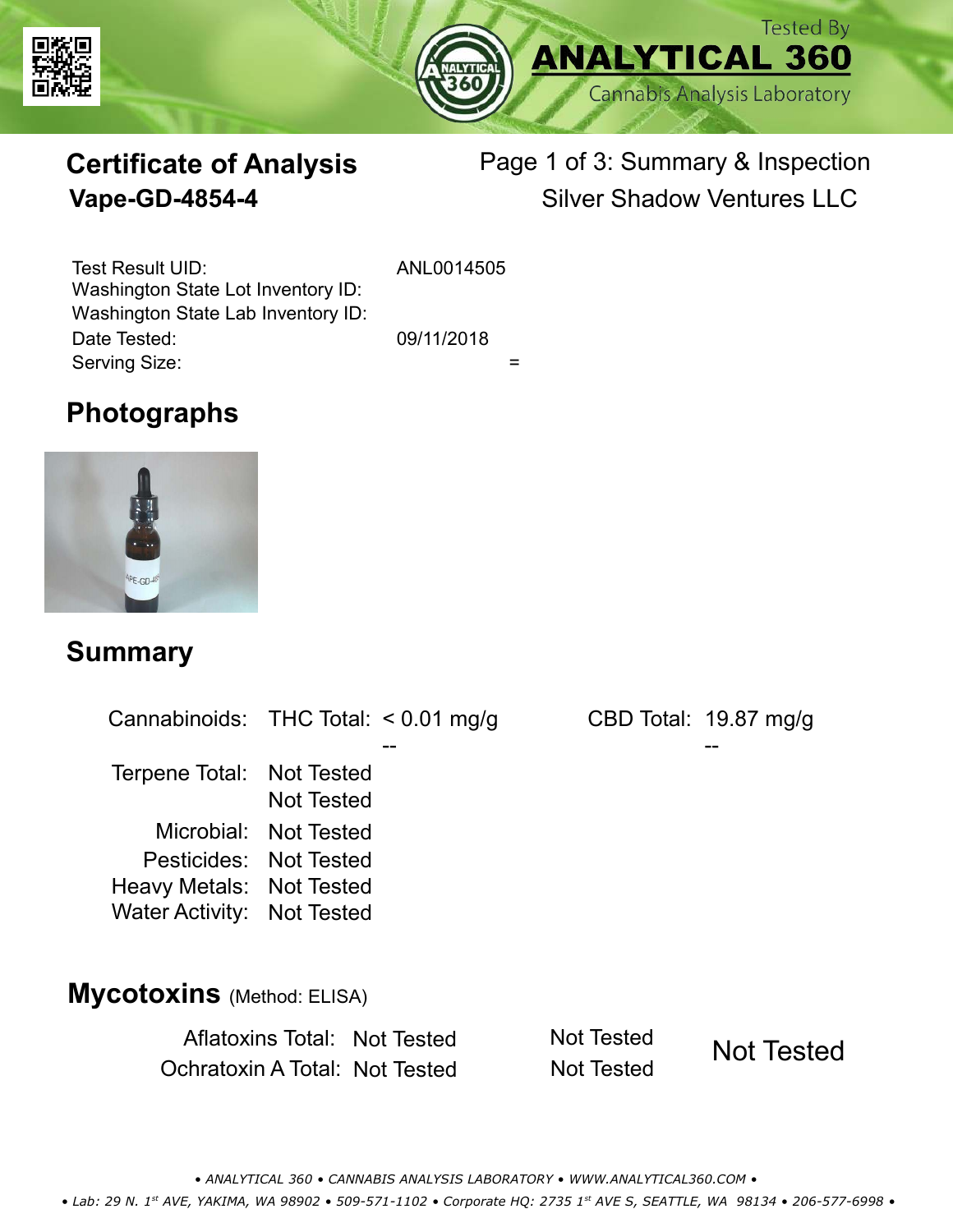



# **Certificate of Analysis** Page 2 of 3: Summary & Inspection **Vape-GD-4854-4** Silver Shadow Ventures LLC

| Test Result UID:<br>Washington State Lot Inventory ID: | ANL0014505 |
|--------------------------------------------------------|------------|
| Washington State Lab Inventory ID:                     |            |
| Date Tested:                                           | 09/11/2018 |
| Serving Size:                                          |            |

#### **Potency Profile (Method: HPLC-DAD)**

|                                                                                           | CBG-A                                                  | $< 0.01$ mg/g |                          |
|-------------------------------------------------------------------------------------------|--------------------------------------------------------|---------------|--------------------------|
|                                                                                           | <b>CBG</b>                                             | $< 0.01$ mg/g | --                       |
| <b>CBG TOTAL</b><br>$(CBG-A * 0.878 + CBG)^1$<br>$\Delta$ 9-THC-A<br>$\Delta$ 9-THC       |                                                        | $< 0.01$ mg/g | --                       |
|                                                                                           |                                                        | $< 0.01$ mg/g | $\qquad \qquad -$        |
|                                                                                           |                                                        | $< 0.01$ mg/g | $\overline{\phantom{m}}$ |
|                                                                                           | $\Delta$ 9-THCV                                        | $< 0.01$ mg/g | $-$                      |
|                                                                                           | $\Delta$ 8-THC                                         | $< 0.01$ mg/g | --                       |
|                                                                                           | <b>CBN</b>                                             | $< 0.01$ mg/g | --                       |
|                                                                                           | <b>THC-TOTAL</b><br>(THC-A * 0.877 + THC) <sup>1</sup> | $< 0.01$ mg/g | --                       |
|                                                                                           | CBD-A                                                  | $< 0.01$ mg/g | --                       |
|                                                                                           | <b>CBD</b>                                             | 19.87 mg/g    | $-$                      |
|                                                                                           | CBDV-A                                                 | $< 0.01$ mg/g | $-$                      |
|                                                                                           | <b>CBDV</b>                                            | $< 0.01$ mg/g | --                       |
|                                                                                           | <b>CBD-TOTAL</b><br>$(CBD-A * 0.877 + CBD)^1$          | 19.87 mg/g    | --                       |
|                                                                                           | CBC                                                    | $< 0.01$ mg/g | --                       |
| $+9$ -THCV + $\triangle$ 8THC + CBN + CBD + CBDV + CBG + CBC <sup><math>/2</math></sup>   | <b>ACTIVATED-TOTAL</b>                                 | 19.87 mg/g    |                          |
| <b>TOTAL DETECTED CANNABINOIDS</b><br>TOTAL + THC TOTAL + CBD TOTAL + CBG TOTAL + D8THC + |                                                        | 19.87 mg/g    |                          |

(CBDV TOTAL + THC TOTAL CBN + CBC + THCV)

(∆9THC + 9-THCV + ∆8THC

1 - Cannabinoid totals are adjusted to account for the decarboxylation of the cannabinoid acids. The reported total is the amount of the activated cannabinoid that would be if all of the<br>carboxylic acid has been removed th

2 - Cannabinoids that have been activated through decarboxylation (curing/storage of flowers, or heating/cooking of edibles, tinctures, & concentrates)

*• ANALYTICAL 360 • CANNABIS ANALYSIS LABORATORY • WWW.ANALYTICAL360.COM •*

 *• Lab: 29 N. 1st AVE, YAKIMA, WA 98902 • 509-571-1102 • Corporate HQ: 2735 1st AVE S, SEATTLE, WA 98134 • 206-577-6998 •*